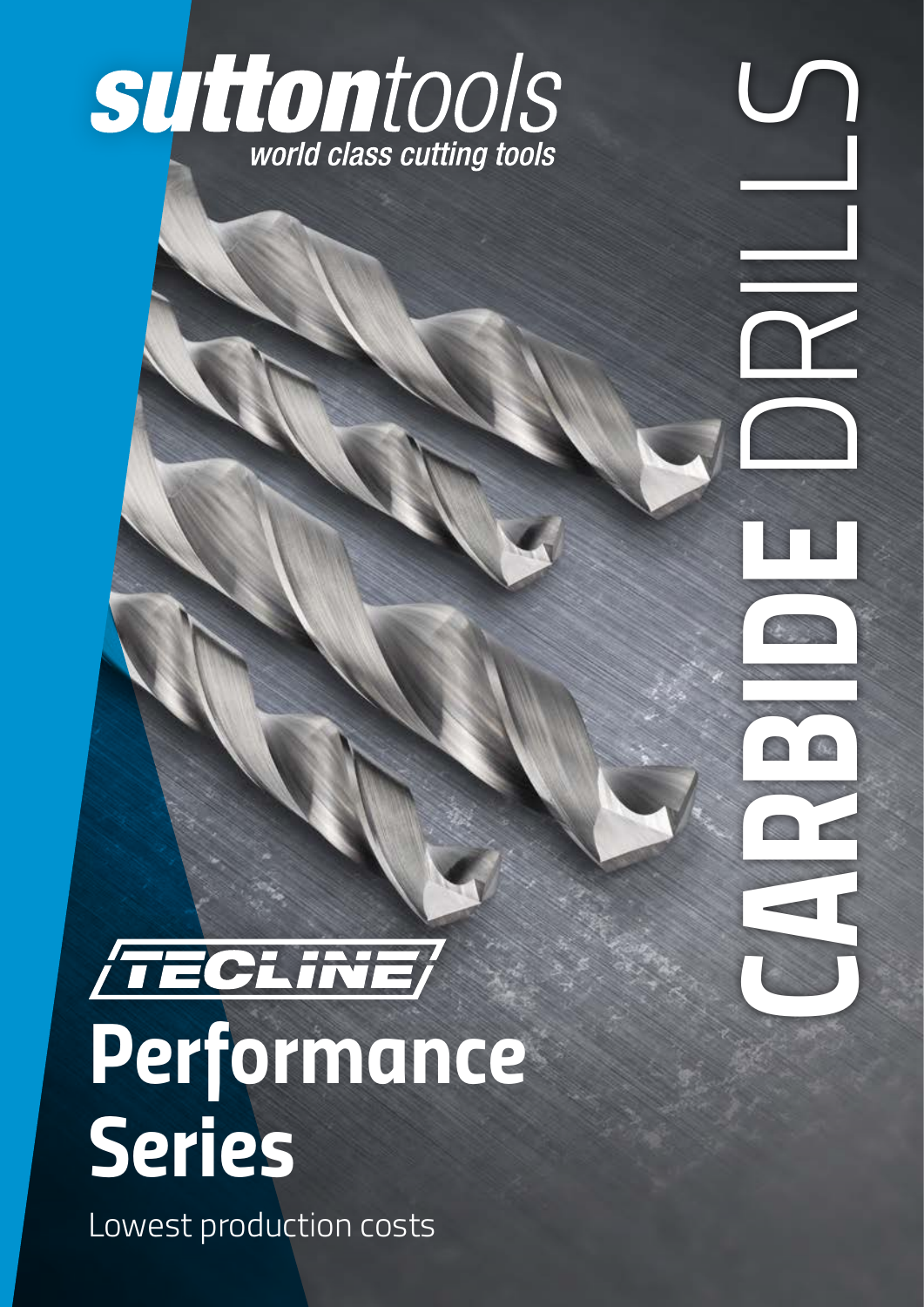

- *Suitable for steels and abrasive applications*
- *Designed to allow high feed rates with good chip flow*
- *Four facet point ensures accurate holes*

**suttontools** 





|                  |         |    |                  |   |           |                  |         |     | <b>Shank Form (DIN 6535)</b> | HA        |
|------------------|---------|----|------------------|---|-----------|------------------|---------|-----|------------------------------|-----------|
| <b>Size Ref.</b> | d. (h8) | 1, | $\mathbf{l}_{2}$ |   | Item#     | <b>Size Ref.</b> | d, (h8) | Т,  | $\mathbf{l}_2$               | Item#     |
| 0100             | 1.0     | 34 | 13               |   | D3680100  | 0420             | 4.2     | 75  | 43                           | D3680420  |
| 0110             | 1.1     | 36 | 15               |   | D3680110  | 0430             | 4.3     | 80  | 47                           | D3680430  |
| 0120             | 1.2     | 38 | 17               |   | D3680120  | 0440             | 4.4     | 80  | 47                           | D3680440  |
| 0130             | 1.3     | 38 | 17               |   | D3680130  | 0450             | 4.5     | 80  | 47                           | D3680450  |
| 0140             | 1.4     | 40 | 19               |   | D3680140  | 0460             | 4.6     | 80  | 47                           | D3680460  |
| 0150             | 1.5     | 40 | 19               |   | D3680150  | 0470             | 4.7     | 80  | 47                           | D3680470  |
| 0160             | 1.6     | 43 | 21               |   | D3680160  | 0480             | 4.8     | 86  | 52                           | D3680480  |
| 0170             | 1.7     | 43 | 21               |   | D3680170  | 0490             | 4.9     | 86  | 52                           | D3680490  |
| 0180             | 1.8     | 46 | 23               |   | D3680180  | 0500             | 5.0     | 86  | 52                           | D368 0500 |
| 0190             | 1.9     | 46 | 23               |   | D3680190  | 0510             | 5.1     | 86  | 52                           | D3680510  |
| 0200             | 2.0     | 49 | 24               |   | D3680200  | 0520             | 5.2     | 86  | 52                           | D368 0520 |
| 0210             | 2.1     | 49 | 24               |   | D3680210  | 0530             | 5.3     | 86  | 52                           | D368 0530 |
| 0220             | 2.2     | 53 | 28               |   | D3680220  | 0540             | 5.4     | 93  | 57                           | D368 0540 |
| 0230             | 2.3     | 53 | 28               |   | D3680230  | 0550             | 5.5     | 93  | 57                           | D368 0550 |
| 0240             | 2.4     | 57 | 31               |   | D3680240  | 0560             | 5.6     | 93  | 57                           | D368 0560 |
| 0250             | 2.5     | 57 | 31               |   | D368 0250 | 0570             | 5.7     | 93  | 57                           | D3680570  |
| 0260             | 2.6     | 57 | 31               |   | D3680260  | 0580             | 5.8     | 93  | 57                           | D368 0580 |
| 0270             | 2.7     | 61 | 34               |   | D3680270  | 0590             | 5.9     | 93  | 57                           | D368 0590 |
| 0280             | 2.8     | 61 | 34               |   | D3680280  | 0600             | 6.0     | 93  | 57                           | D368 0600 |
| 0290             | 2.9     | 61 | 34               |   | D3680290  | 0610             | 6.1     | 101 | 63                           | D3680610  |
| 0300             | 3.0     | 61 | 33               |   | D3680300  | 0620             | 6.2     | 101 | 63                           | D368 0620 |
| 0310             | 3.1     | 65 | 36               |   | D3680310  | 0630             | 6.3     | 101 | 63                           | D3680630  |
| 0320             | 3.2     | 65 | 36               |   | D3680320  | 0640             | 6.4     | 101 | 63                           | D368 0640 |
| 0330             | 3.3     | 65 | 36               |   | D3680330  | 0650             | 6.5     | 101 | 63                           | D368 0650 |
| 0340             | 3.4     | 70 | 39               |   | D3680340  | 0660             | 6.6     | 101 | 63                           | D368 0660 |
| 0350             | 3.5     | 70 | 39               |   | D3680350  | 0670             | 6.7     | 101 | 63                           | D368 0670 |
| 0360             | 3.6     | 70 | 39               |   | D3680360  | 0680             | 6.8     | 109 | 69                           | D368 0680 |
| 0370             | 3.7     | 70 | 39               |   | D3680370  | 0690             | 6.9     | 109 | 69                           | D3680690  |
| 0380             | 3.8     | 75 | 43               |   | D3680380  | 0700             | 7.0     | 109 | 69                           | D3680700  |
| 0390             | 3.9     | 75 | 43               |   | D3680390  | 0710             | 7.1     | 109 | 69                           | D3680710  |
| 0400             | 4.0     | 75 | 43               |   | D3680400  | 0720             | 7.2     | 109 | 69                           | D3680720  |
| 0410             | 4.1     | 75 | 43               |   | D3680410  | 0730             | 7.3     | 109 | 69                           | D3680730  |
| ISO              |         | P  |                  | M | K.        | N                |         |     | s.                           | н         |

*P Steel M Stainless Steel K Cast Iron N Non-Ferrous Metals S Titanium & Super Alloys H Hard Materials* <u>DI зз2з 1 2 3 4 5 6 7 8</u><br>D368 ● ● O O O O O O C *VDI 3323 1 2 3 4 5 6 P <sup>9</sup> <sup>10</sup> <sup>11</sup> <sup>12</sup> <sup>13</sup> 14.1 M 14.2 14.3* • *K* • • *17* • *<sup>18</sup> <sup>19</sup> <sup>20</sup>* • *21 N* • • *23* • *24* • *<sup>25</sup> <sup>26</sup> <sup>27</sup> <sup>28</sup>* • *<sup>29</sup> <sup>30</sup> <sup>31</sup> S 33 34 35 36 37.1 37.2 37.3 37.4 37.5 38.1 38.2 39.1 39.2 40 41* • *Optimal* • *Effective H*





*Catalogue Code D368 Discount Group A0208 Material VHM Surface Finish Brt Sutton Designation N Geometry* R25 *Point Type* 118° Form C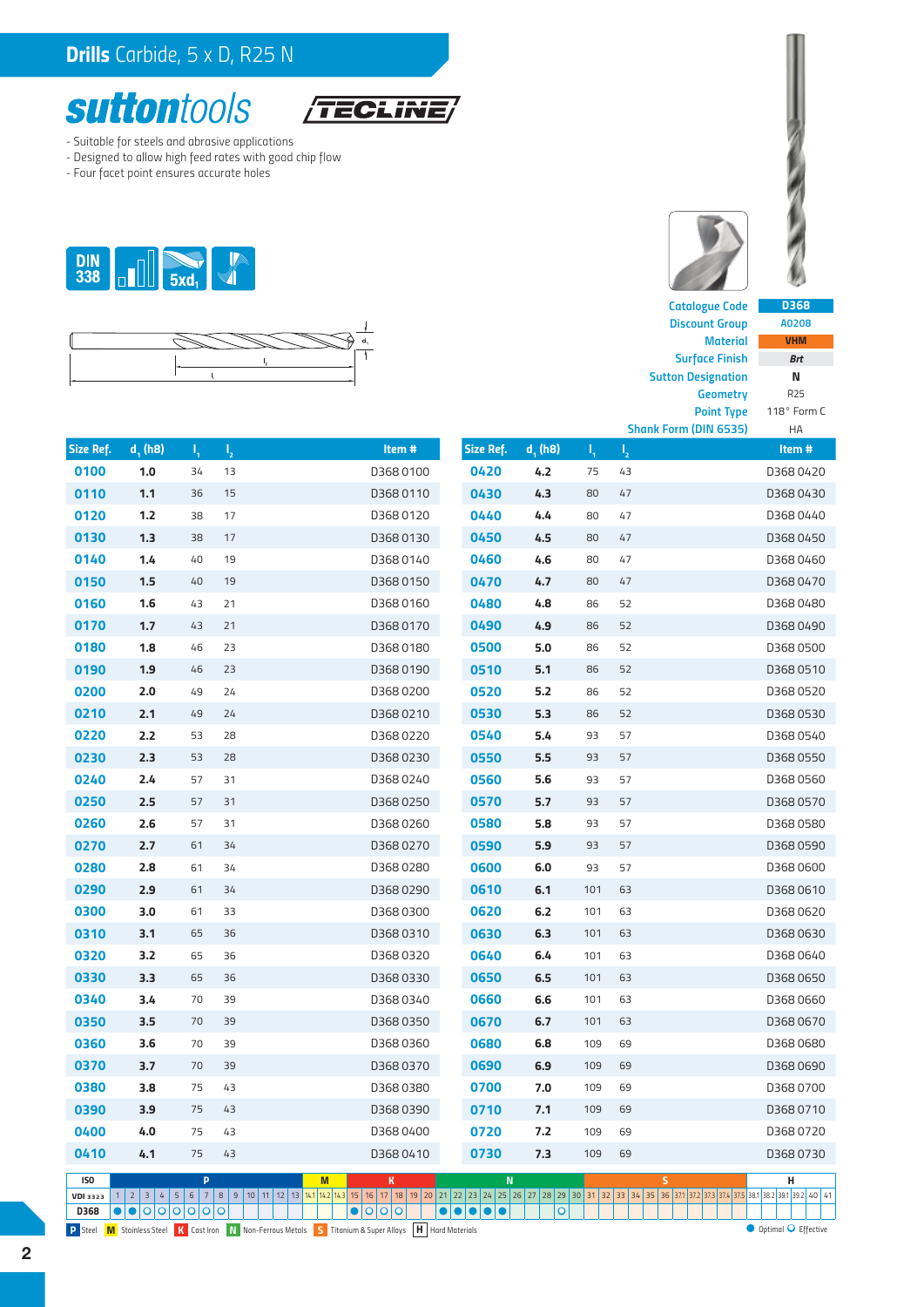



- *Suitable for steels and abrasive applications*
- *Designed to allow high feed rates with good chip flow*
- *Four facet point ensures accurate holes*





|                 |                                 |                 |                  |                                                                                                                                                                                                                                 |                                                               |           |     |                | <b>Shank Form (DIN 6535)</b> | HA        |
|-----------------|---------------------------------|-----------------|------------------|---------------------------------------------------------------------------------------------------------------------------------------------------------------------------------------------------------------------------------|---------------------------------------------------------------|-----------|-----|----------------|------------------------------|-----------|
| Size Ref.       | $d_1$ (h8)                      | $\mathbf{l}_i$  | $\mathbf{l}_{2}$ | Item#                                                                                                                                                                                                                           | Size Ref.                                                     | $d_1(h8)$ | Т,  | $\mathbf{l}_2$ |                              | Item#     |
| 0740            | 7.4                             | 109             | 69               | D3680740                                                                                                                                                                                                                        | 1060                                                          | 10.6      | 133 | 87             |                              | D368 1060 |
| 0750            | 7.5                             | 109             | 69               | D3680750                                                                                                                                                                                                                        | 1070                                                          | 10.7      | 142 | 94             |                              | D368 1070 |
| 0760            | 7.6                             | 117             | 75               | D3680760                                                                                                                                                                                                                        | 1080                                                          | 10.8      | 142 | 94             |                              | D368 1080 |
| 0770            | 7.7                             | 117             | 75               | D3680770                                                                                                                                                                                                                        | 1090                                                          | 10.9      | 142 | 94             |                              | D368 1090 |
| 0780            | 7.8                             | 117             | 75               | D3680780                                                                                                                                                                                                                        | 1100                                                          | 11.0      | 142 | 94             |                              | D368 1100 |
| 0790            | 7.9                             | 117             | 75               | D3680790                                                                                                                                                                                                                        | 1110                                                          | 11.1      | 142 | 94             |                              | D368 1110 |
| 0800            | 8.0                             | 117             | 75               | D3680800                                                                                                                                                                                                                        | 1120                                                          | 11.2      | 142 | 94             |                              | D368 1120 |
| 0810            | 8.1                             | 117             | 75               | D3680810                                                                                                                                                                                                                        | 1130                                                          | 11.3      | 142 | 94             |                              | D368 1130 |
| 0820            | 8.2                             | 117             | 75               | D3680820                                                                                                                                                                                                                        | 1140                                                          | 11.4      | 142 | 94             |                              | D368 1140 |
| 0830            | 8.3                             | 117             | 75               | D3680830                                                                                                                                                                                                                        | 1150                                                          | 11.5      | 142 | 94             |                              | D368 1150 |
| 0840            | 8.4                             | 117             | 75               | D3680840                                                                                                                                                                                                                        | 1160                                                          | 11.6      | 142 | 94             |                              | D368 1160 |
| 0850            | 8.5                             | 117             | 75               | D368 0850                                                                                                                                                                                                                       | 1170                                                          | 11.7      | 142 | 94             |                              | D368 1170 |
| 0860            | 8.6                             | 125             | 81               | D3680860                                                                                                                                                                                                                        | 1180                                                          | 11.8      | 142 | 94             |                              | D368 1180 |
| 0870            | 8.7                             | 125             | 81               | D3680870                                                                                                                                                                                                                        | 1190                                                          | 11.9      | 151 | 101            |                              | D368 1190 |
| 0880            | 8.8                             | 125             | 81               | D3680880                                                                                                                                                                                                                        | 1200                                                          | 12.0      | 151 | 101            |                              | D368 1200 |
| 0890            | 8.9                             | 125             | 81               | D3680890                                                                                                                                                                                                                        | 1210                                                          | 12.1      | 151 | 101            |                              | D368 1210 |
| 0900            | 9.0                             | 125             | 81               | D3680900                                                                                                                                                                                                                        | 1220                                                          | 12.2      | 151 | 101            |                              | D368 1220 |
| 0910            | 9.1                             | 125             | 81               | D3680910                                                                                                                                                                                                                        | 1230                                                          | 12.3      | 151 | 101            |                              | D368 1230 |
| 0920            | 9.2                             | 125             | 81               | D3680920                                                                                                                                                                                                                        | 1240                                                          | 12.4      | 151 | 101            |                              | D368 1240 |
| 0930            | 9.3                             | 125             | 81               | D3680930                                                                                                                                                                                                                        | 1250                                                          | 12.5      | 151 | 101            |                              | D368 1250 |
| 0940            | 9.4                             | 125             | 81               | D3680940                                                                                                                                                                                                                        | 1260                                                          | 12.6      | 151 | 101            |                              | D368 1260 |
| 0950            | 9.5                             | 125             | 81               | D368 0950                                                                                                                                                                                                                       | 1270                                                          | 12.7      | 151 | 101            |                              | D368 1270 |
| 0960            | 9.6                             | 133             | 87               | D3680960                                                                                                                                                                                                                        | 1280                                                          | 12.8      | 151 | 101            |                              | D368 1280 |
| 0970            | 9.7                             | 133             | 87               | D3680970                                                                                                                                                                                                                        | 1290                                                          | 12.9      | 151 | 101            |                              | D368 1290 |
| 0980            | 9.8                             | 133             | 87               | D3680980                                                                                                                                                                                                                        | 1300                                                          | 13.0      | 151 | 101            |                              | D368 1300 |
| 0990            | 9.9                             | 133             | 87               | D3680990                                                                                                                                                                                                                        |                                                               |           |     |                |                              |           |
| 1000            | 10.0                            | 133             | 87               | D368 1000                                                                                                                                                                                                                       |                                                               |           |     |                |                              |           |
| 1010            | 10.1                            | 133             | 87               | D368 1010                                                                                                                                                                                                                       |                                                               |           |     |                |                              |           |
| 1020            | 10.2                            | 133             | 87               | D368 1020                                                                                                                                                                                                                       |                                                               |           |     |                |                              |           |
| 1030            | 10.3                            | 133             | 87               | D368 1030                                                                                                                                                                                                                       |                                                               |           |     |                |                              |           |
| 1040            | 10.4                            | 133             | 87               | D368 1040                                                                                                                                                                                                                       |                                                               |           |     |                |                              |           |
| 1050            | 10.5                            | 133             | 87               | D368 1050                                                                                                                                                                                                                       |                                                               |           |     |                |                              |           |
| ISO             |                                 | p               |                  | M<br>K                                                                                                                                                                                                                          | N                                                             |           |     | s              |                              | н         |
| <b>VDI 3323</b> | $1 \mid 2 \mid 3 \mid 4 \mid 5$ | $6 \mid 7 \mid$ | 8                | 9 10 11 2 13 14 15 2 37 37 38 37 37 38 37 38 37 38 38 38 38 38 38 39 39 30 31 32 33 37 4 37 38 38 38 37 37 38 38 38 38 38 38 39 39 39 39 39 4 39 30 39 39 39 39 39 39 39 39 39 39 39 4 37 38 38 38 38 38 39 39 39 39 39 39 39 3 |                                                               |           |     |                |                              |           |
| D368            | $\bullet$<br>$\bullet$          | 0 0 0 0 0       |                  | 0 0 <br>$\bullet$                                                                                                                                                                                                               | $\bullet$<br>$\bullet$<br>$\bullet$<br>$\bullet$<br>$\bullet$ | $\circ$   |     |                |                              |           |



*Catalogue Code D368 Discount Group A0208 Material VHM Surface Finish Brt Sutton Designation N Geometry* R25 *Point Type* 118° Form C

• *Optimal* • *Effective*